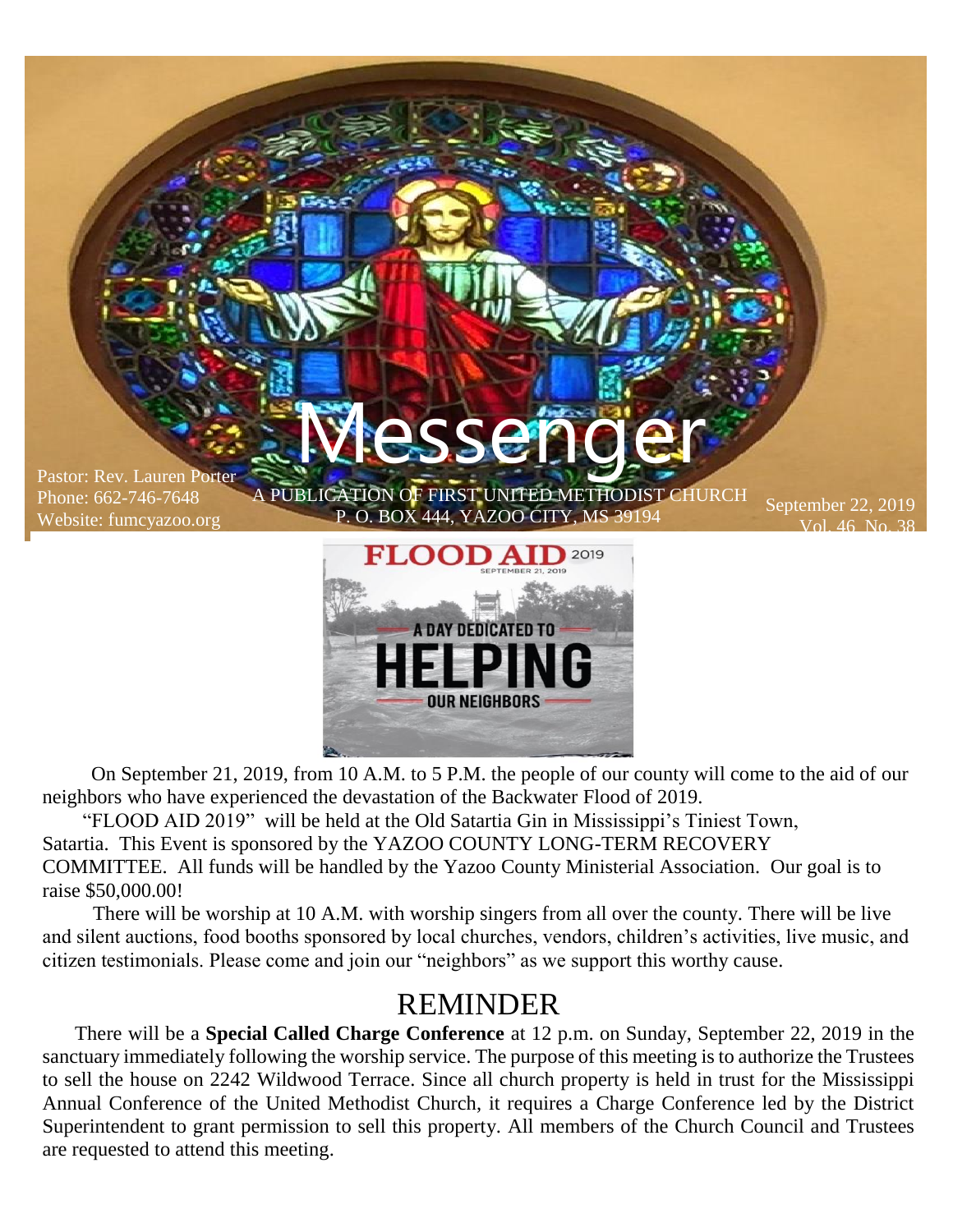

#### **SUNDAY, SEPTEMBER 22**

 9:00 a.m. Come AZ U R Service 9:50 a.m. Sunday School 11:00 a.m. Traditional Worship Service 12:00 noon Special Called Charge Conference 5:00 p.m. Planet 456 6:00 p.m. Snack Supper 6:00 p.m. Solid Ground Youth 6:00 p.m. Adult Bible Study - Matthew **MONDAY, SEPTEMBER 23** 9-12 noon Methodist Market 6:00 p.m. Worship Committee Meeting 6:00 p.m. Ladies Bible Study/Millie's **TUESDAY, SEPTEMBER 24** 6:00 p.m. Emmaus Meeting **WEDNESDAY, SEPTEMBER 25** 3-4:15 p.m. Hiskidz Choir Grades 1-6 4:30 p.m. Ladies' Handbell Choir 5:30 p.m. In the Hands of God/Prayer Meeting 6:00 p.m. Chancel Choir Practice 6:15 p.m. Youth Small Group 6:00 p.m. Adult Bible Study - Matthew **SATURDAY, SEPTEMBER 28** 9-12 noon Methodist Market



- 23. Tommy Backstrom
- 24. Larry Clark, Camp King
- 25. Shawn McCoy
- 26. Shirley Dew
- 27. Bob Coker

#### *A BIG THANK YOU!*

 I would like to thank the Southern Baptist Convention Disaster Team, led by Mr. John Henry for cutting down many dead trees as a result of the backwater flood. Their love for Jesus was put in action. Thanks again for volunteering to help my client.

> Patricia Parker Yazoo LTRC Case Manager





The Ladies' Handbell Choir will begin our new year on Wednesday, September 25, at 4:30 p.m. We look forward to our new season.



 If you are chairperson of a committee or serve in a capacity that requires financial support from the church budget, it is important that your budget request for 2020 be turned in to the Church office by October 7, 2019.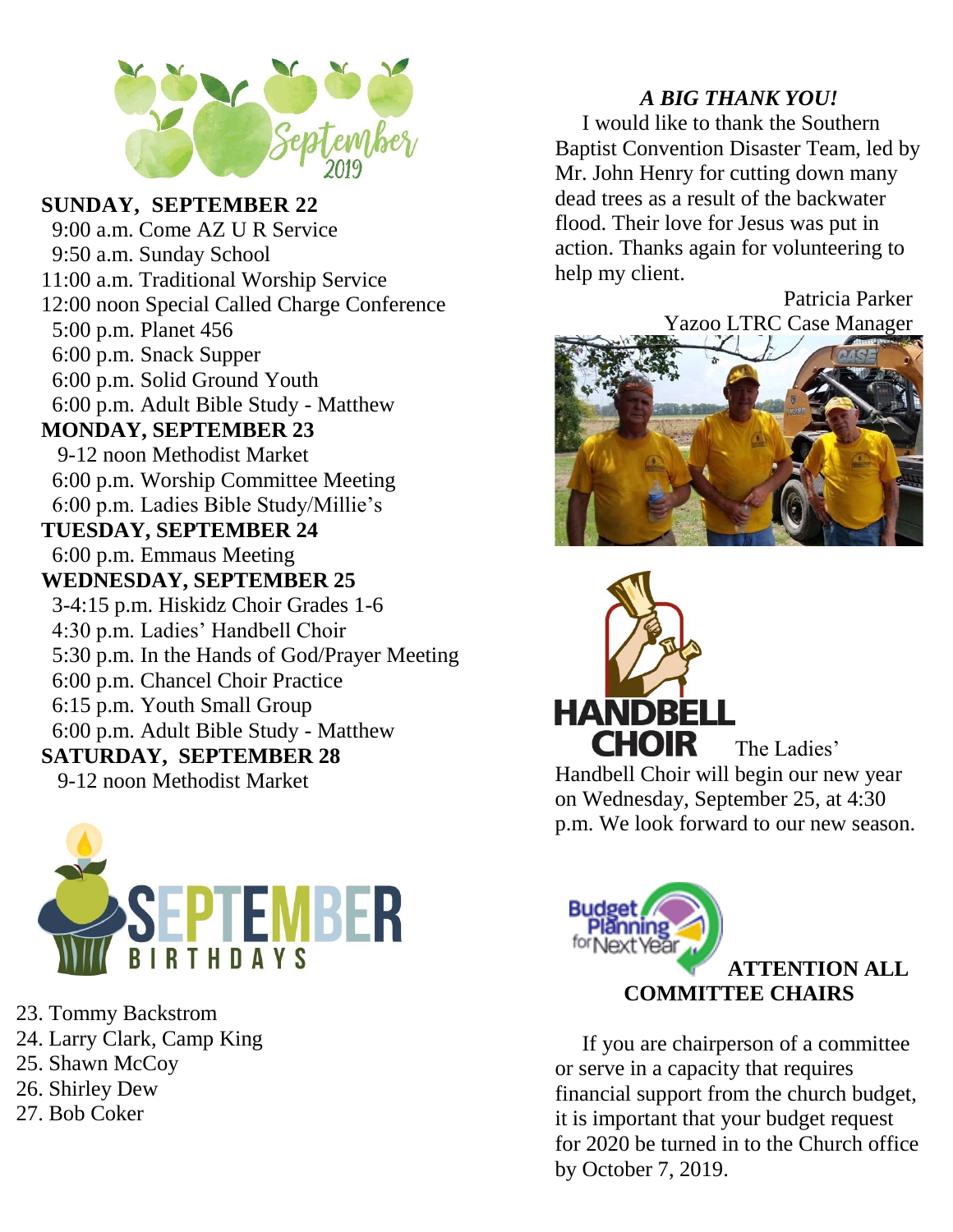

# **Solid Ground Youth**

 This week we will continue with part 2 of the Israelites wandering in the wilderness. How often do we find ourselves wandering in the wilderness? Maybe the decisions we make push us farther away from God. We know what we need to do, but like the Israelites, we complain instead of trusting God.

# **Sunday Night Youth**

 The Youth got off to a good start last week. This Sunday, we will wrap up our series on movie and Bible parallels. This Sunday our topic will be **"Remember Who You Are."** This lesson is based off Disney's *The Lion King.* This movie is probably my all-time favorite Disney movie, and the storyline and parallels found in this movie are numerous. We will break down this movie and take a look at the path that we are traveling. *Are we staying true to who we are? Are we running from God?*

# **Wednesday Night Small Group**

 As we continue studying a series by Next Step Ministries entitled *Shattered,* this week our lesson is on *Deception.* Satan is the king of deception. He does a great job of making things look and feel appealing, only to lure us into his grasp. He uses our friends, our social environment, music, and so much more. However, we have the choice to give in or to walk away.

# **Youth Spring Break Trip**

 The youth Spring Break trip will be in Gatlinburg, Tennessee this year. Information sheets are in the youth basement. Sign up for this trip starts now and will end on Sunday, November 3.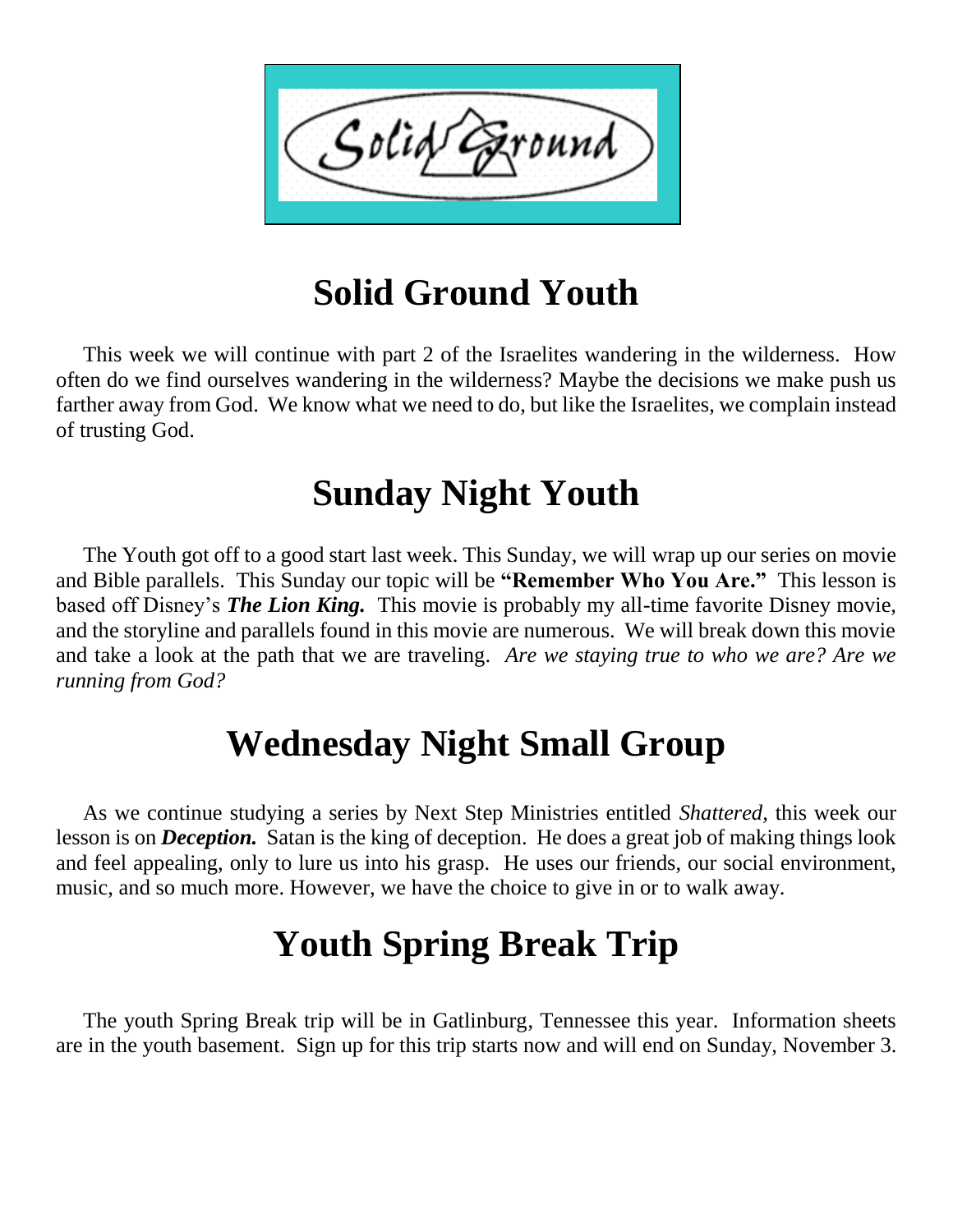



# **Hiskidz and Deep Blue:**

 This Sunday's lesson is one that we all probably know. It is the story of Zacchaeus. We know from the story and from the song, that Zacchaeus was a short man. He was also a tax collector, which means he was not well-liked in his community. This story shows God's love and forgiveness for everyone.



 Planet 456 Bible study will meet this Sunday night at 5:00 in the Planet 456 room. We will be talking about how though we mess up and want to hide from our mistakes, we can't hide or run from God. We must take ownership of our slip-ups and wrong-doings and know that God still loves us and will forgive us. Snack supper will be served at 6:00 in the Fellowship Hall following Bible study.